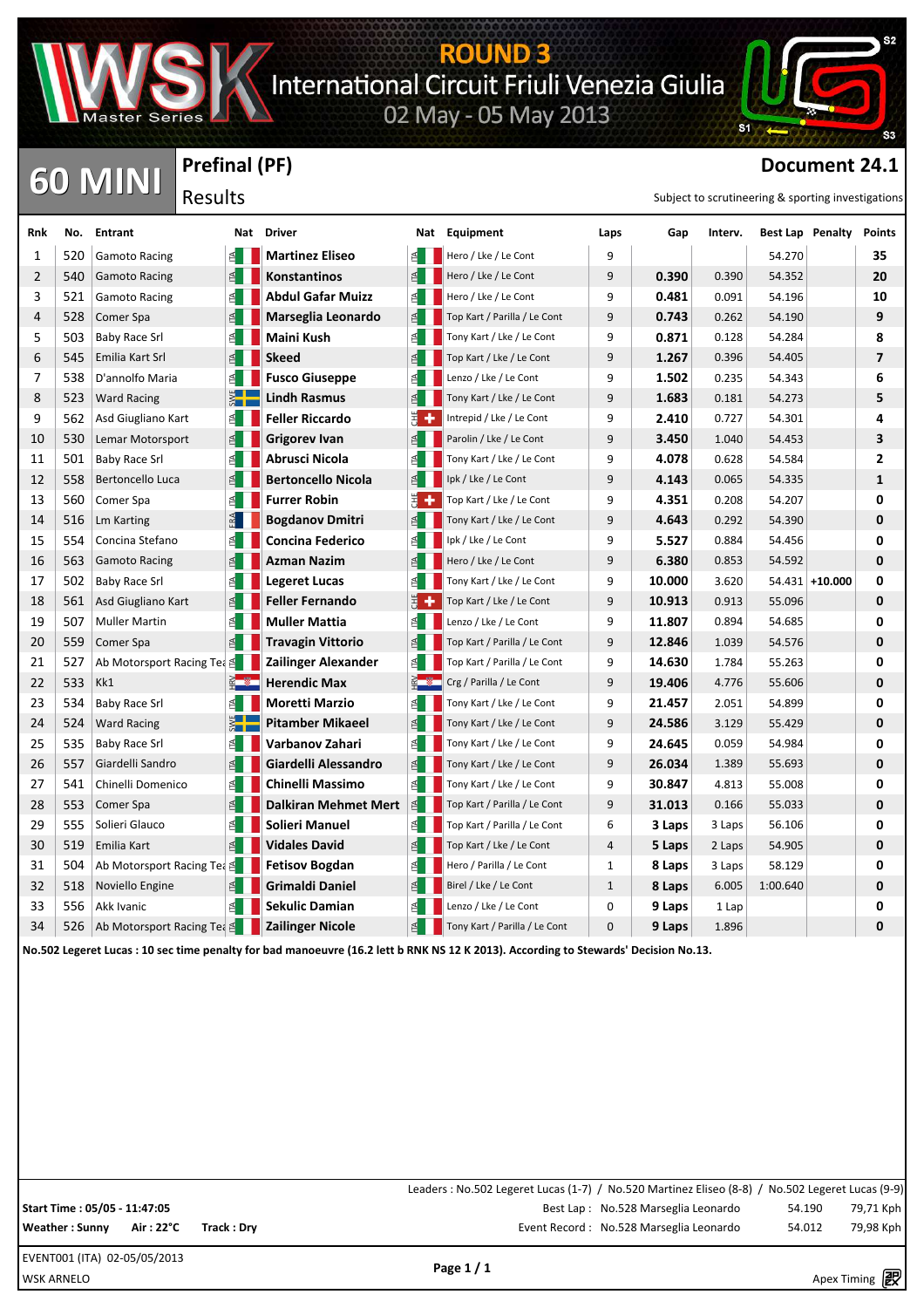

**ROUND 3** International Circuit Friuli Venezia Giulia

02 May - 05 May 2013



### **DOCUMENT N° 13**

### **DÉCISION DES COMMISSAIRES SPORTIFS STEWARDS' DECISION**

PÉNALITÉ INFLIGÉE AU CONCURRENT (NOM) : **Baby Race Srl** PENALTY INFLICTED UPON THE ENTRANT (NAME): NATIONALITÉ / NATIONALITY: **ITA** N°: PILOTE : **502 Legeret Lucas** No.: DRIVER : Concerne la partie de l'Épreuve : **60 MINI - Prefinal** Concerns the part of the event: ÉNONCÉ / STATEMENT: **10 sec time penalty in the above session concerned** MOTIF / REASON: **At the start of the session concerned, the kart 502 overtook the Poleman Kart before the start signal was given. Having considered the report of the clerk of course, after hearing the entrant concerned, the panel of stewards feels that this fact contravenes art 16.2 lett b RNK NS 12 K 2013. The panel of stewards takes its decision in accordance with art 165 RNS 2013. Décision annoncée Decision annoncee**<br>Decision announced **Date: 05/05/2013** Heure / Time: 12:09 Nom / Name Signature Président du Collège / Chairman of the Panel: **Di Bari Oronzo (ITA) :** Membres du Collège / Members of the Panel: **Chillon Angela (ITA) : Bellomo Giuseppe (ITA) :NOTIFICATION AU CONCURRENT CONCERNÉ / NOTIFICATION TO THE RELEVANT ENTRANT** Je soussigné : I undersigned: Nom personnel / personal name Représentant du Concurrent : **Baby Race Srl** Representing the Entrant: Nom du Concurrent / Entrant's name Certifie avoir reçu notification du document N° des Commissaires Sportifs de l'Épreuve. **13** Certify that I have been notified of document No. by the Stewards of the Meeting.

Date : Heure / Time: :erutangiS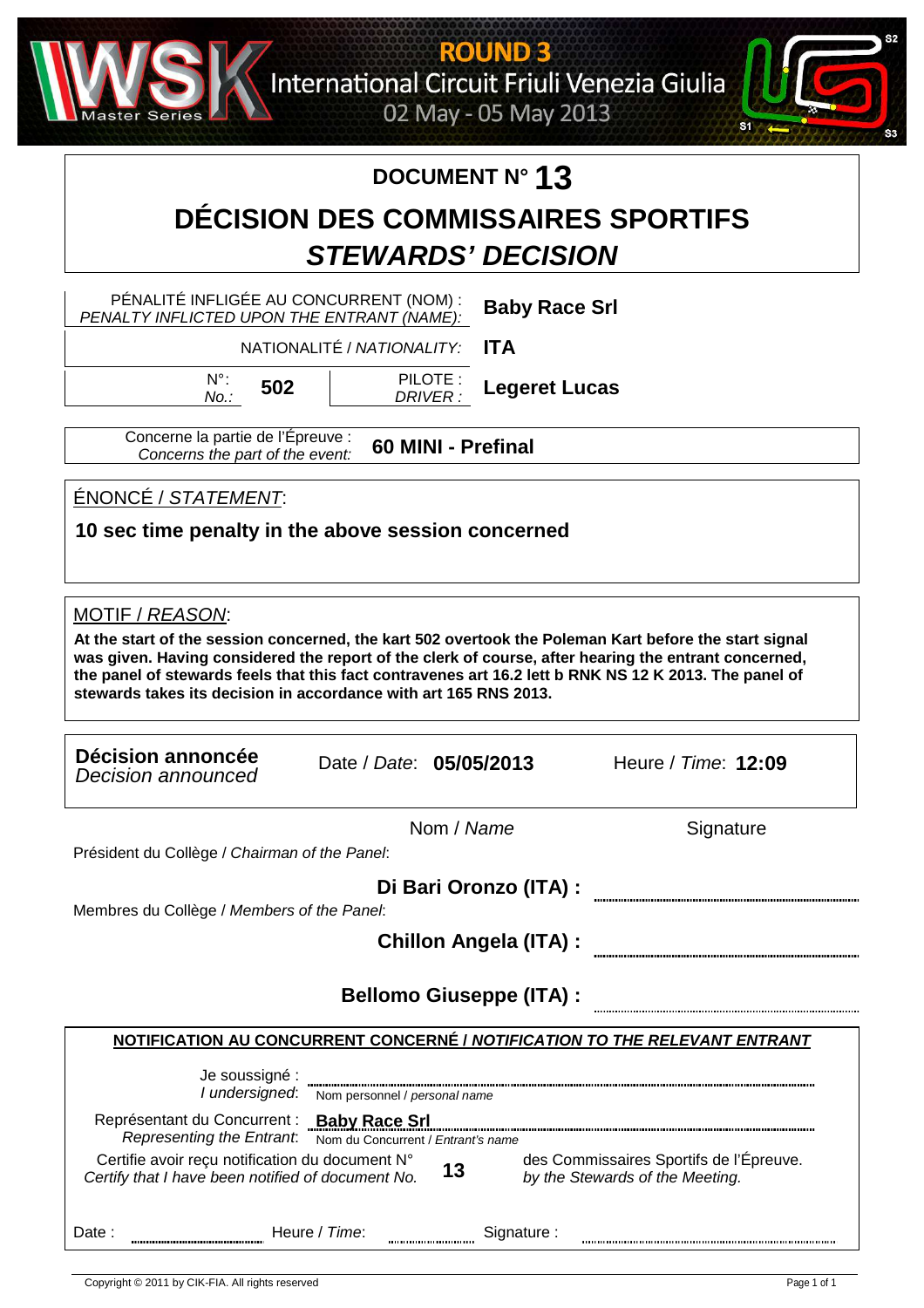

# ROUND 3<br>International Circuit Friuli Venezia Giulia<br>02 May - 05 May 2013



**Prefinal (PF)** Lap Chart

si

|                   |     |               |     |     |                                       |     | 8                                                                                                                                                                                                                                                                              | 9 |               |     |     |     |                                                                                 |           |                                   |  |  |                   |     |             |                   |             |             |      |               | 10 11 12 13 14 15 16 17 18 19 20 21 22 23 24 25 26 27 28 29 30 31 32 33 34                                                              |              |  |
|-------------------|-----|---------------|-----|-----|---------------------------------------|-----|--------------------------------------------------------------------------------------------------------------------------------------------------------------------------------------------------------------------------------------------------------------------------------|---|---------------|-----|-----|-----|---------------------------------------------------------------------------------|-----------|-----------------------------------|--|--|-------------------|-----|-------------|-------------------|-------------|-------------|------|---------------|-----------------------------------------------------------------------------------------------------------------------------------------|--------------|--|
| Grid              |     |               |     |     |                                       |     |                                                                                                                                                                                                                                                                                |   |               |     |     |     |                                                                                 |           |                                   |  |  |                   |     |             |                   |             |             |      |               | 535 528 540 521 503 501 519 504 545 538 560 553 562 530 541 563 523 558 556 534 507 559 516 555 524 561 554 526 557 518 527 533 535     |              |  |
|                   |     |               |     |     |                                       |     |                                                                                                                                                                                                                                                                                |   |               |     |     |     |                                                                                 |           |                                   |  |  |                   |     |             |                   |             |             |      |               | 502 520 540 503 528 521 519 501 504 545 538 553 560 562 530 541 563 523 558 534 536 559 507 516 555 524 561 554 557 527 526 535 518 533 |              |  |
| Start             |     |               |     |     |                                       |     |                                                                                                                                                                                                                                                                                |   |               |     |     |     |                                                                                 |           |                                   |  |  |                   |     |             |                   |             |             |      |               |                                                                                                                                         |              |  |
| Lap 1<br>Interval | 0.2 | 0.2           | 0.0 | 0.2 | 0.0                                   | 0.1 | 0.4                                                                                                                                                                                                                                                                            |   | $0.0$ 0.3     | 0.5 | 0.1 | 0.3 |                                                                                 |           |                                   |  |  | $0.1 \ 0.0 \ 0.3$ |     |             |                   |             |             |      | $0.1$ 0.2 0.2 | 502 503 520 540 528 519 521 534 501 538 562 523 545 560 563 558 530 541 534 516 507 554 524 561 559 555 557 527 535 533 538 553         | $\vert$ 20.5 |  |
| Lap 2             | 0.4 |               |     |     |                                       |     | 502 503 520 540 521 528 519 501 538 562 545 523 560 530 563 516 558 554 561 555 557 527 535 507 559 533 524 534 541 553<br>0.0   1.3   0.1   0.1   0.2   0.2   0.1   0.0   0.5   0.0   0.3   0.5   0.1   0.2   1.0   1.9   0.2   0.5   0.6   0.1   0.1   2.1   1.0   2.2   3.4 |   |               |     |     |     |                                                                                 |           |                                   |  |  |                   |     |             |                   |             |             | 9.3  | 0.7           |                                                                                                                                         |              |  |
| Lap 3             | 0.5 | 0.2           |     |     |                                       |     | 553 552 503 540 521 519 528 501 538 545 562 523 560 530 516 558 563 554 561 555 557 535 527 507 559 533 524 534 541 553<br>0.0   0.7   0.3   0.1   0.1   0.3   0.2   0.1   0.2   0.6   0.2   0.3   0.1   0.2   0.9   2.2   1.1   0.0   0.9   0.3   0.0   1.5   1.8   2.6       |   |               |     |     |     |                                                                                 |           |                                   |  |  |                   |     |             |                   |             | $2.2$ 9.5   |      | 0.1           |                                                                                                                                         |              |  |
| Lap 4             | 04  | 0.8           |     |     |                                       |     | 502 520 540 503 521 528 539 501 538 545 562 523 560 530 558 563 516 554 561 557 555 535 507 527 559 533 524 534 541 553<br>0.2 0.0 0.5 0.2 0.1 0.0 0.1 0.2 0.2 1.1 0.0 0.1 0.9 0.0 0.5 2.6 1.6 0.2 0.0 0.5 0.5 0.9 2.6 3.1 1.1                                                 |   |               |     |     |     |                                                                                 |           |                                   |  |  |                   |     |             |                   |             |             | 9.5  |               |                                                                                                                                         |              |  |
| Lap 5             |     | $0.3 \pm 0.9$ |     |     | $0.6$   0.2   0.0   1.0               |     | 502 520 540 521 503 528 545 538 523 562 501 530 558 560 516 563 554 561 507 527 559 533 534 524 535 557 541 553 555<br>0.4                                                                                                                                                     |   |               |     |     |     |                                                                                 |           |                                   |  |  |                   |     |             |                   | $\vert$ 7.5 | $\vert$ 0.2 |      |               |                                                                                                                                         |              |  |
| Lap 6             | 0.1 | 1.1           |     |     | $0.4$ 0.5 0.1                         | 0.8 | 502 520 540 521 528 503 545 538 523 562 530 558 501 560 516 563 554 561 507 527 559 533 534 524 535 557 541 553 535<br>0.4                                                                                                                                                     |   | $0.1 \ 0.2$   | 0.9 | 0.2 | 0.1 |                                                                                 |           | $0.1$ 0.4 0.3 0.2 3.9 2.2 0.7     |  |  | $0.0$ 4.0 3.8 0.7 |     | 0.8         | $\vert 0.6 \vert$ | 7.0         | 0.0         | 31.8 |               |                                                                                                                                         |              |  |
| Lap 7             | 0.1 | 1.3           | 0.2 |     | $0.3 \ 0.2$                           | 1.0 | 553 557 541 553 558 569 562 562 562 562 560 576 562 576 563 576 577 559 577 578 577 578 577 578 577 578 577 541 553<br>0.3                                                                                                                                                     |   | $0.2$ 0.0 1.4 |     | 0.2 | 0.0 |                                                                                 | $0.2$ 0.1 | $0.8$ 0.0 4.5 1.7 1.1 0.4 4.1 3.0 |  |  |                   | 1.4 | $0.1 \ 1.6$ |                   |             | 0.1         |      |               |                                                                                                                                         |              |  |
| Lap 8             |     | $0.0 \pm 0.7$ |     |     | $0.1 \mid 0.3 \mid 0.3 \mid 1.1 \mid$ |     | 553 557 541 553 557 541 553 557 541 558 569 578 569 576 576 577 578 569 576 577 578 577 589 577 578 577 578 57                                                                                                                                                                 |   |               |     |     |     | 0.2 0.1 0.2 1.5 0.4 0.3 0.3 0.1 0.5 0.5 4.4 1.3 1.0 1.1 4.4 2.3 2.3 0.3 1.4 5.3 |           |                                   |  |  |                   |     |             |                   |             | 0.2         |      |               |                                                                                                                                         |              |  |
| Lap 9             |     | 0.3           |     |     |                                       |     | 502 520 540 521 528 503 545 538 523 562 530 501 558 560 516 554 563 561 507 559 527 533 534 524 535 557 541 553<br>0.0 0.2 0.1 0.3 0.2 0.1 0.7 1.0 0.6 0.0 0.2 0.2 0.2 0.8 0.8 4.5 0.8 1.0 1.7 4.7 2.0 3.1 0.0 1.3 4.8 0.1                                                     |   |               |     |     |     |                                                                                 |           |                                   |  |  |                   |     |             |                   |             |             |      |               |                                                                                                                                         |              |  |